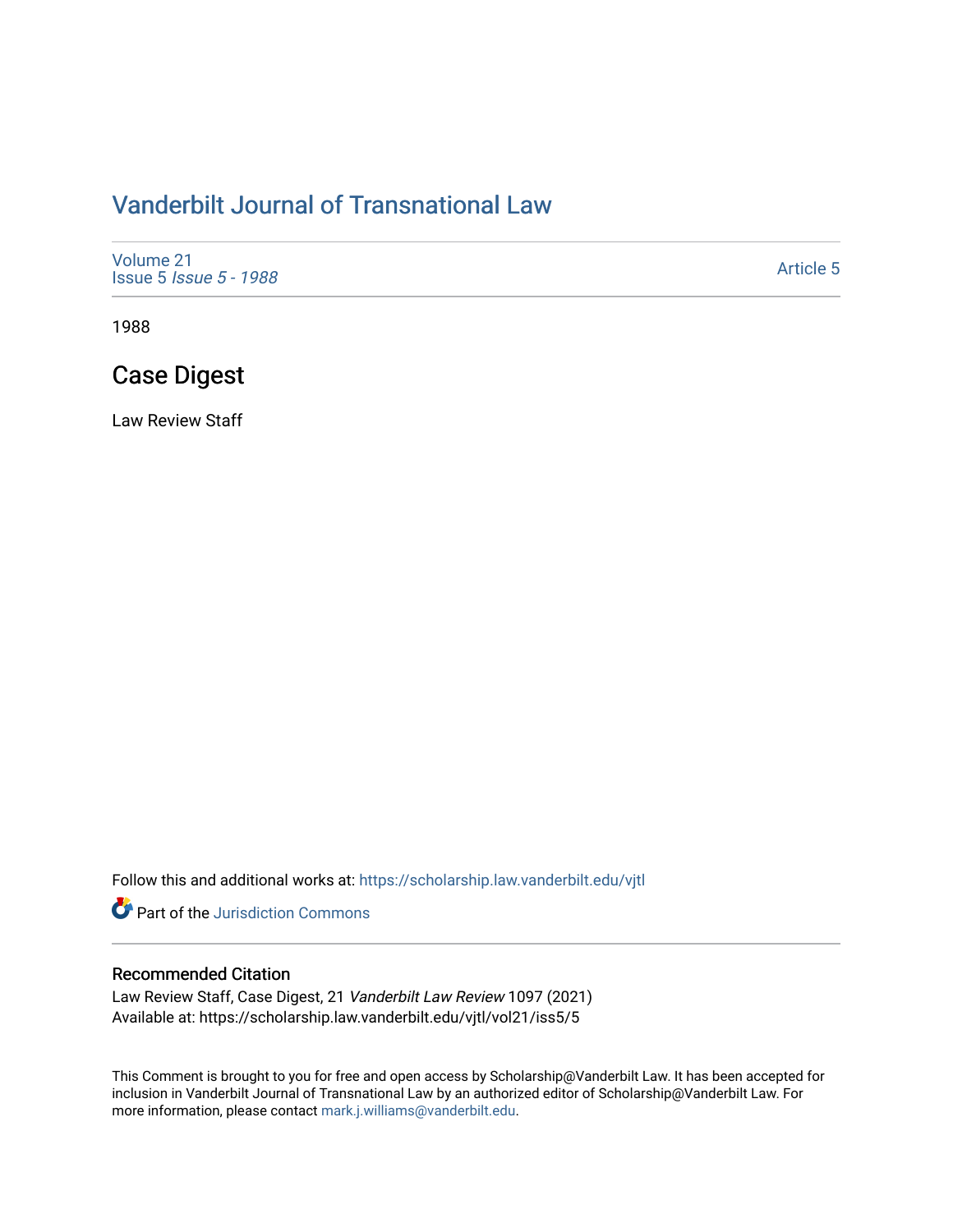## **CASE DIGEST**

This **CASE DIGEST** provides brief analyses of cases that represent current aspects of transnational law. The Digest includes cases that establish legal principles and cases that apply established legal principles to new factual situations. The cases are grouped in topical categories and references are given for further research.

### Table of Contents

| II. FOREIGN SOVEREIGN IMMUNITY  1098              |  |
|---------------------------------------------------|--|
| III. FOREIGN ACCESS TO UNITED STATES COURTS  1099 |  |

#### I. INTERNATIONAL **LAW**

PRIVATE CITIZENS Do NOT **HAVE A** CAUSE OF ACTION TO **EN-**FORCE **JUDGMENTS** OF THE INTERNATIONAL **COURT** OF **JUS-***TiCE-Committee of United States Citizens in Nicaragua v. Reagan,* 859 F.2d 929 (D.C. Cir. 1988)

In 1986, the International Court of Justice (ICJ) held that United States military support of the Nicaraguan Contras violated both customary international law and a treaty between the United States and Nicaragua. The ICJ further determined that the United States had a duty to refrain from additional violations. *See* Military and Paramilitary Activities In and Against Nicaragua (Nica. v. U.S.) 1986 I.C.J. 14. The United States, however, continued to allocate funds for the activities that the ICJ found illegal. The plaintiffs then brought suit in the United States District Court for the District of Columbia seeking declaratory relief as well as an injunction against continued funding of the Contras. The plaintiffs alleged that the funding violated the Administrative Procedure Act, 5 U.S.C. § 551 *et seq.* (1982), the first and fifth amendments to the United States Constitution, article 94 of the United Nations Charter, and customary international law.

The district court ruled that the case involved a nonjusticiable political question and dismissed the complaint in its entirety. While the United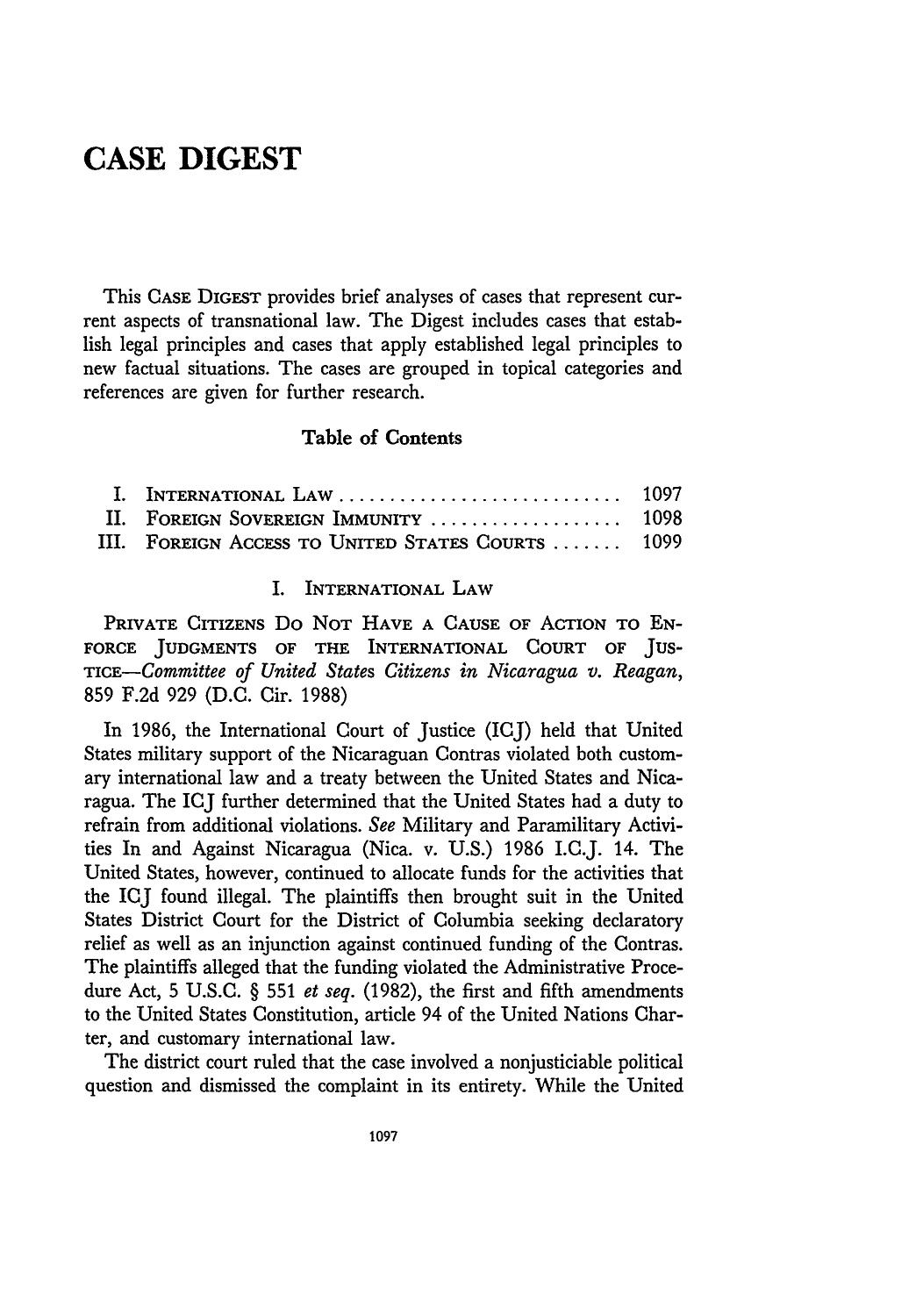States Court of Appeals for the District of Columbia Circuit found the claims justiciable, it determined that they warranted dismissal under Fed. R. Civ. P. 12(b)(6) because the complaint failed to state a claim upon which relief could be granted.

The court of appeals reasoned that the district court's blanket use of the political question doctrine was an inappropriate reason for dismissal because not every issue touching on foreign relations is beyond the power of courts. The court then addressed the specifics of the claims presented and determined that each should be dismissed. The court held that the judicial branch lacks the power to intervene when Congressional action is inconsistent with either an international treaty or a rule of customary international law. Consequently, the court could not grant relief for such claims. Moreover, private citizens initiated this suit to force specific action by their government in response to an ICJ decision. The court of appeals found that the ICJ is designed to resolve disputes between national governments and should not be used as a weapon by private citizens to force action by their own government. As to the plaintiffs' fifth amendment claims, the court held that the plaintiffs did not establish a causal link between the violations of international law and their injuries. The court, however, was careful not to foreclose the validity of a future claim by private citizens that Congressional action in pursuit of foreign policy constitutes deprivation of liberty or property without due process of law. *Significance-The* importance of the decision lies in its extensive treatment of the interrelationship between international and domestic law.

#### II. **FOREIGN SOVEREIGN IMMUNITY**

THE **FOREIGN SOVEREIGN** IMMUNITIES ACT **PRECLUDES** DOMESTIC **COURT JURISDICTION OVER A CAUSE OF ACTION ARISING OUT OF A** PLANE CRASH IN A FOREIGN COUNTRY WHEN THE AIRPLANE IS **OWNED BY AN** INSTRUMENTALITY OF **THE FOREIGN GOVERNMENT-***Compania Mexicana de Aviacion v. U.S. Dist. Court,* 859 F.2d 1354 (9th Cir. 1988).

Plaintiffs commenced an action in the United States District Court for the Central District of California on behalf of ninety-six Mexican nationals who were killed when Compania Mexicana de Aviacion flight 940 crashed near Mexico City shortly after takeoff on March 31, 1986. The defendant moved for dismissal, claiming both foreign sovereign immunity and forum non conveniens. When the district court denied the motion, the defendant petitioned the Court of Appeals for the Ninth Circuit for a writ of mandamus. The court of appeals held that denial of a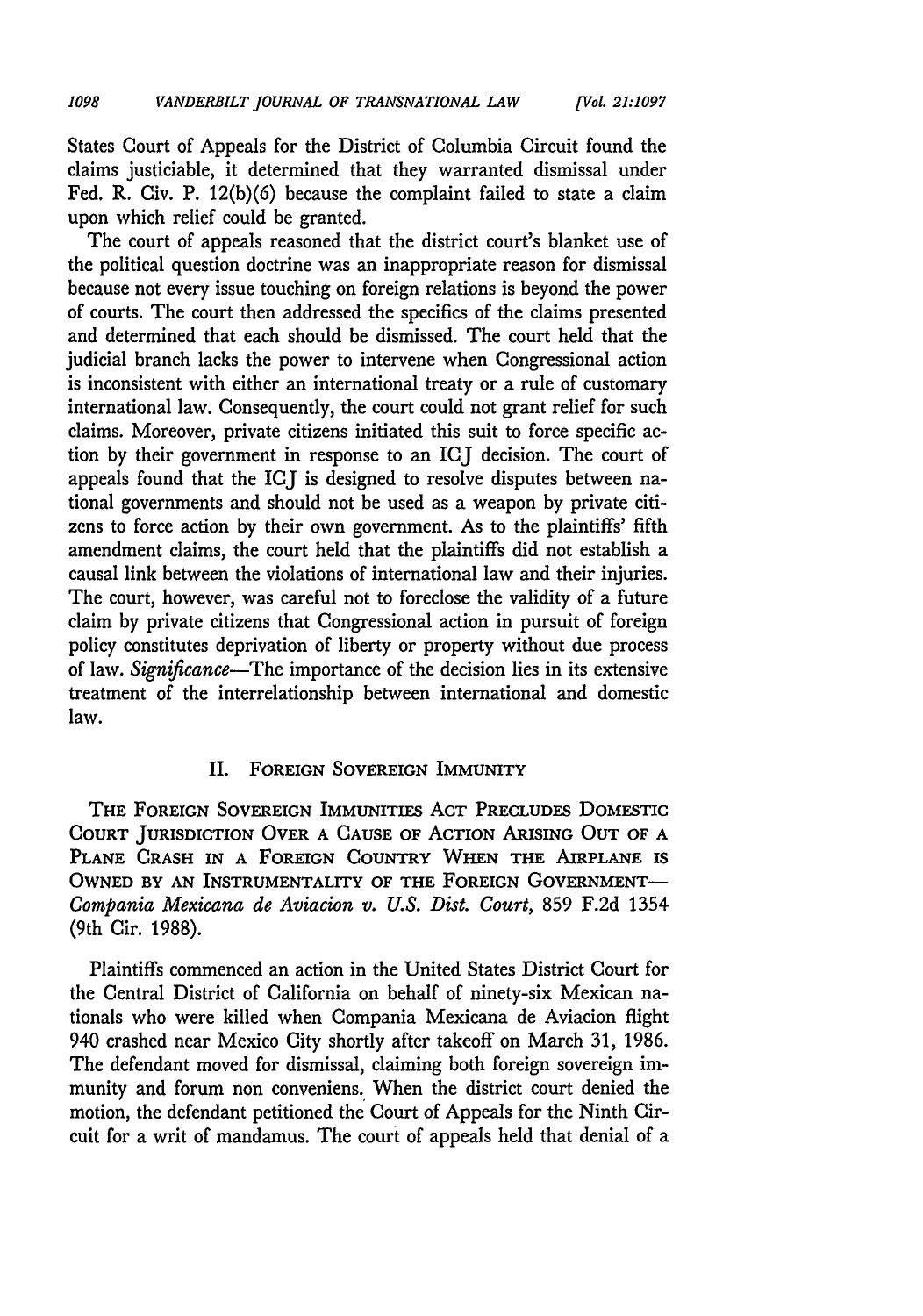#### CASE DIGEST *1988] 1099*

motion to dismiss for foreign sovereign immunity is a collateral order entitled to immediate appeal. The court then construed the mandamus petition as notice of appeal.

In addressing the merits of the motion to dismiss, the Ninth Circuit held that the defendant is an agent of the Mexican Government and therefore a foreign state for the purpose of foreign sovereign immunity. Under the Foreign Sovereign Immunities Act (FSIA), 28 U.S.C. §§ 1602-11 (1982), United States courts must dismiss suits brought against foreign sovereigns unless the defendant satisfies one of the exceptions provided in the FSIA. Although the defendant airline had signed a waiver with the United States Department of Transportation (DOT) to gain DOT permission to fly into the United States, the court found that this did not constitute a waiver of immunity under the FSIA. The court reasoned that the DOT waiver was intended to gain jurisdiction over the airline in cases having substantial contact with the United States. The court held that no contact existed in the instant case because the passengers had purchased their tickets in Mexico for travel within Mexico. No action taken by the defendant occurred "under [the] permit" issued by the DOT. The action also did not fit within the commercial activity exception to the FSIA because no causal connection existed between the cause of action and any commercial activity in the United States. *Held: Reversed* and remanded to the district court with an order to dismiss the action pursuant to the FSIA. *Significance-Even* though an instrumentality of a foreign government may consent to suit in the United States, it cannot be brought into a domestic court against its will for activities wholly unconnected to the United States.

### III. **FOREIGN** ACCESS TO UNITED **STATES COURTS**

Two recent cases reached different results on the issue of whether an instrumentality of a foreign government not formally recognized by the United States Government can gain access to United States courts for the purpose of bringing suit against American defendants. Although the cases came to opposite conclusions on the basic issue, each can be justified on its specific facts.

**AN** UNRECOGNIZED **PANAMANIAN** REGIME **LACKS STANDING** TO IN-TERVENE IN **AN** ACTION BROUGHT BY THE RECOGNIZED **PANAMANIAN GOVERNMENT** TO **ENJOIN** THE TRANSFER OF **PANAMANIAN** GOVERN-**MENT FUNDS OUT** OF AMERICAN *BANKS-Republic of Panama v. Citizens & Southern International Banks,* 682 F. Supp. 1544 (S.D. Fla.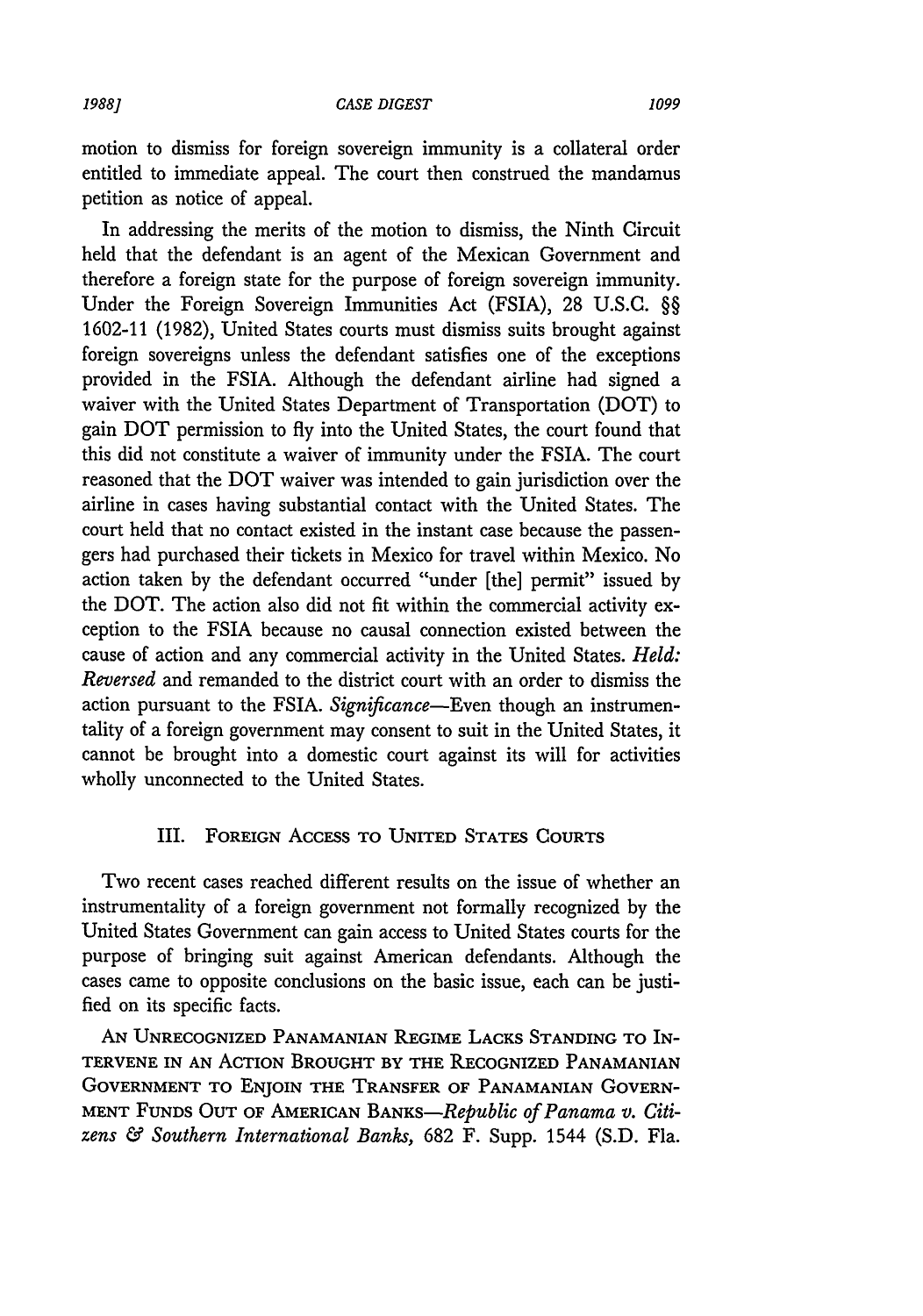**1988).**

Banco National de Panama (BNP) and the unrecognized government of Panama headed by General Manuel Noriega moved to intervene in an action brought by the legitimate Panamanian Government to freeze Panamanian funds held in United States bank accounts. The case concerned the issue of whether the funds in the American bank accounts belong to the recognized Delvalle Government or to the unrecognized government of General Noriega.

On March 1, 1988, the United States District Court for the Southern District of Florida entered a preliminary injunction against the disbursement of funds from the American bank accounts. In ruling on the subsequent motions to intervene made **by** BNP and the Noriega Government the court *Held: Denied.* The court ruled that the executive branch has the exclusive power to "recognize and legitimize" foreign governments and that a decision not to recognize a foreign government is binding on the courts. Because an unrecognized government is denied access to United States courts, the Noriega regime had no standing to intervene in the case. With respect to BNP's motion to intervene, the court held that the agent of an unrecognized foreign government can also be denied access to United States courts. While BNP would have standing if it were a purely private enterprise, the court considered it an arm of the illegitimate government and thus denied its motion to intervene in the action.

AN **INSTRUMENTALITY OF AN** UNRECOGNIZED **FOREIGN** GOVERN-**MENT HAS STANDING** TO **BRING SUIT IN A UNITED STATES COURT IF** THE **EXECUTIVE** BRANCH *CONSENTS-National Petrochemical Co. v. MIT Salt Sheaf* 860 F.2d 551 (2d Cir. 1988).

This suit arose after President Carter severed diplomatic relations with Iran in response to the detention of fifty-two American hostages following the 1979 Iranian revolution. The plaintiff, a wholly-owned subsidiary of the National Iranian Oil Company, an instrumentality of the Iranian Government, attempted to circumvent the ban on sale of American products to Iran by contracting with middlemen in Hamburg and Rotterdam. When the products did not reach Iran, the plaintiff sought to bring suit in the United States. The primary issue was whether the plaintiff could bring suit in the United States or whether such suit was precluded because the United States Government did not recognize the Iranian Government.

The United States District Court for the Southern District of New York held that the plaintiff lacked standing and dismissed the case. The Court of Appeals for the Second Circuit *Held: Reversed.* The case was reinstated and remanded to the district court for trial. At the outset the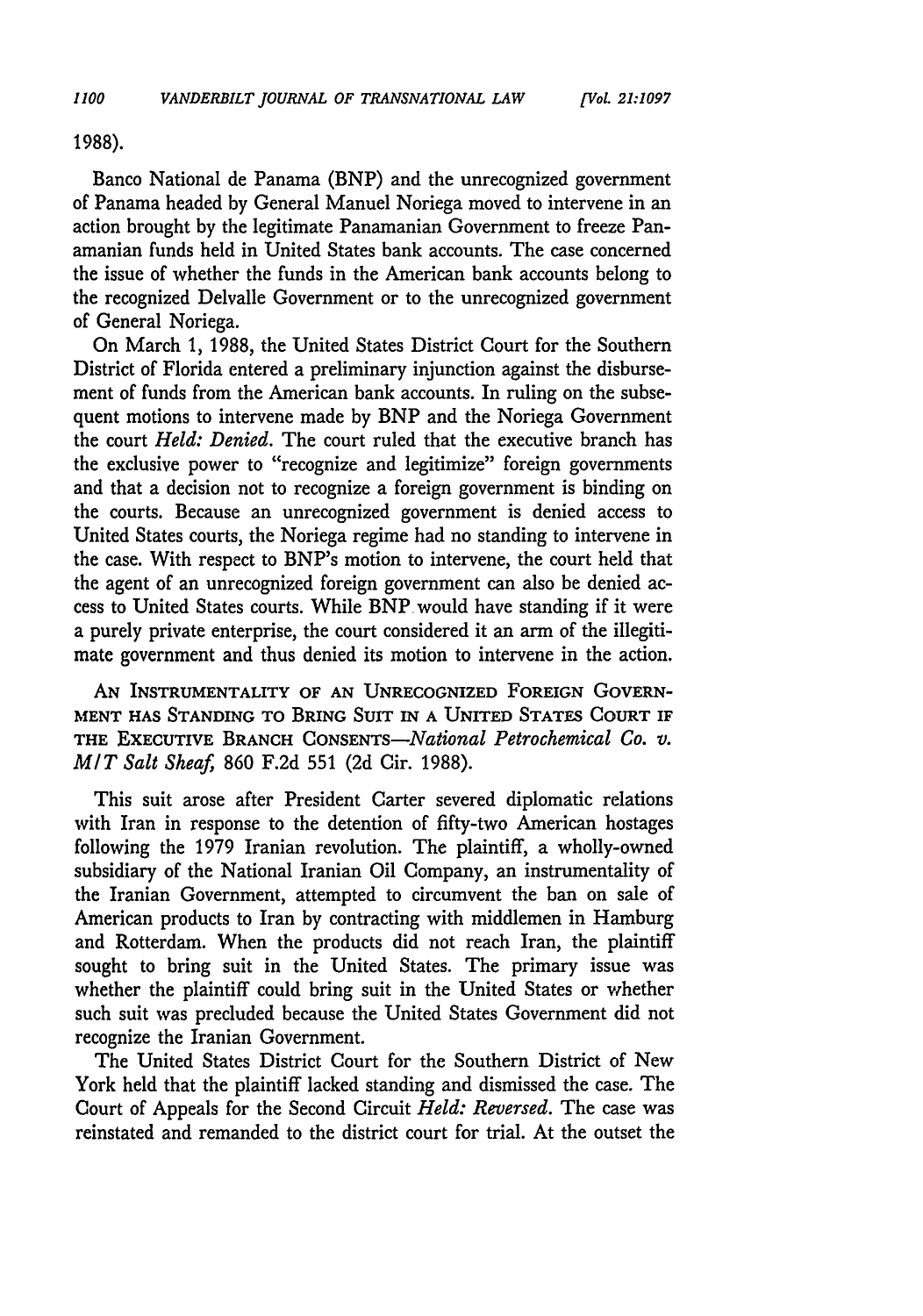court noted that to answer the issue "in this shoal strewn area of the law, it is wise for courts to have in mind... that they must 'first, do no harm.'" 860 F.2d at 552. In holding that the plaintiff could bring its claim, the court did not overturn the rule that in order to benefit from the grant of diversity jurisdiction, the foreign government of the instrumentality must be formally recognized by the United States Government. Rather, the court reasoned that a break in diplomatic relations does not warrant automatic denial of access to United States courts. The court noted that the executive branch retains the exclusive power to recognize or refuse to recognize a foreign government. The court nevertheless proceeded to hold that the executive department may cut off diplomatic relations without intending to preclude access to United States courts. Similarly, the executive department may recognize a government for the limited purpose of allowing access to courts.

In the instant case, the executive department filed a statement of interest with the court stating: "It is the position of the Executive Branch that the Iranian government and its instrumentality should be afforded access to our courts for purposes of resolution of the instant dispute." 860 F.2d at 555. The court found that a dichotomy of recognition is required **by** the current state of foreign relations for two reasons. First, the practice of extending formal recognition is not as frequently given as in the past because it has been misinterpreted as approval of all of the actions of the foreign government. Second, the executive branch needs flexibility to conduct foreign relations, which includes the power to allow access to United States courts even if the government is not formally recognized.

*Significance-Read* together, these two decisions indicate that access to United States courts is evolving from the strict principle of "no formal recognition, no access" to a policy-based political decision by the executive department; therefore, questions of access to United States courts will be decided on a case-by-case basis.

*1988]*